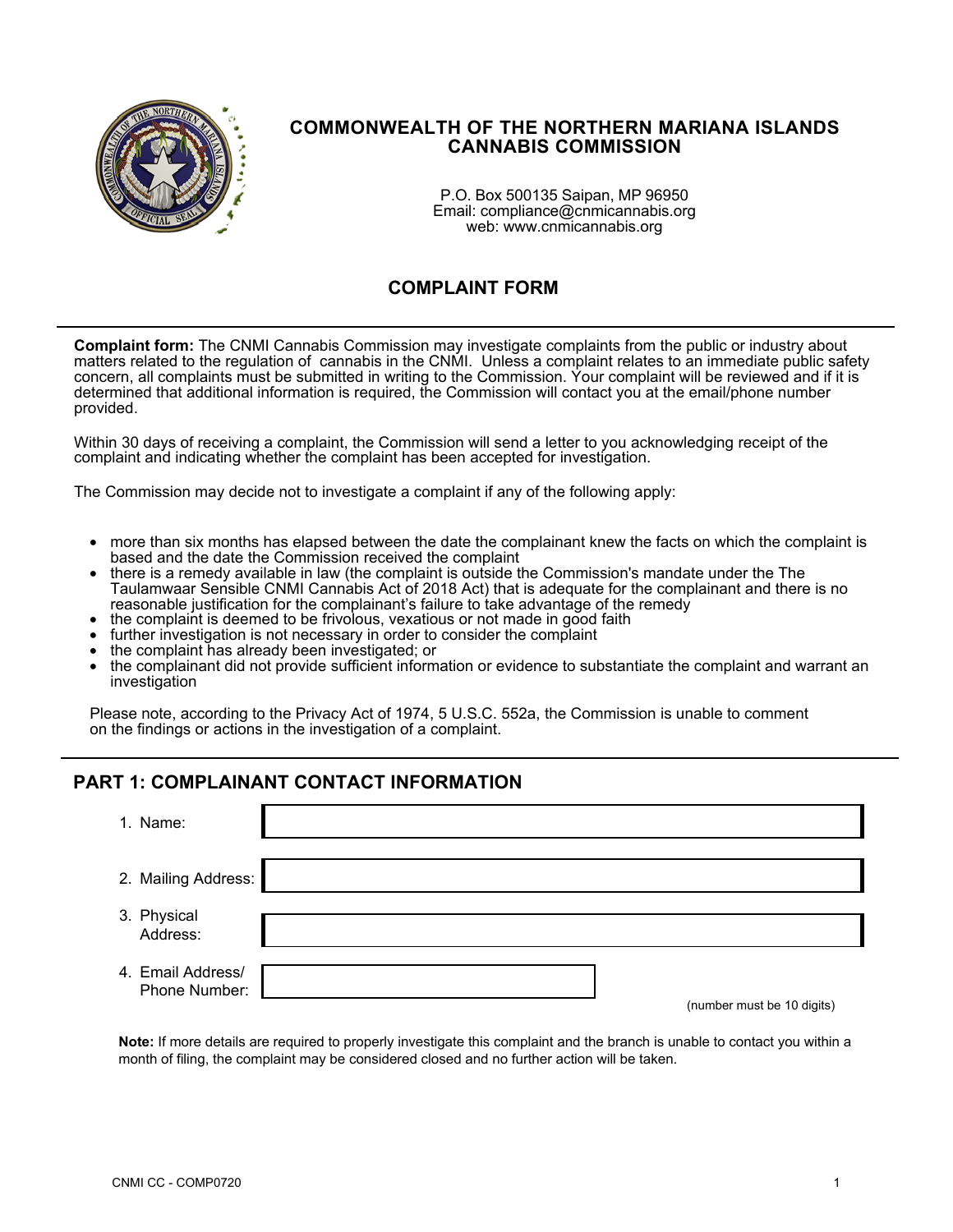## **PART 2: LOCATION ASSOCIATED WITH THE COMPLAINT**

| 1. Name if a<br>licensed<br>business:                |  |
|------------------------------------------------------|--|
| 2. License Number<br>(if applicable):                |  |
| 3. Physical<br>Address of<br>business/<br>residence: |  |
|                                                      |  |

4. Physical Address:

## **PART 3: COMPLAINT DETAILS**

1. Please provide as much detail about the incident as possible, including any witness information, and action you may have already taken. Attach an additional page if necessary.

| Date of incident: |            | Time of incident (include a.m. or p.m.): |  |
|-------------------|------------|------------------------------------------|--|
|                   | MM/DD/YYYY |                                          |  |